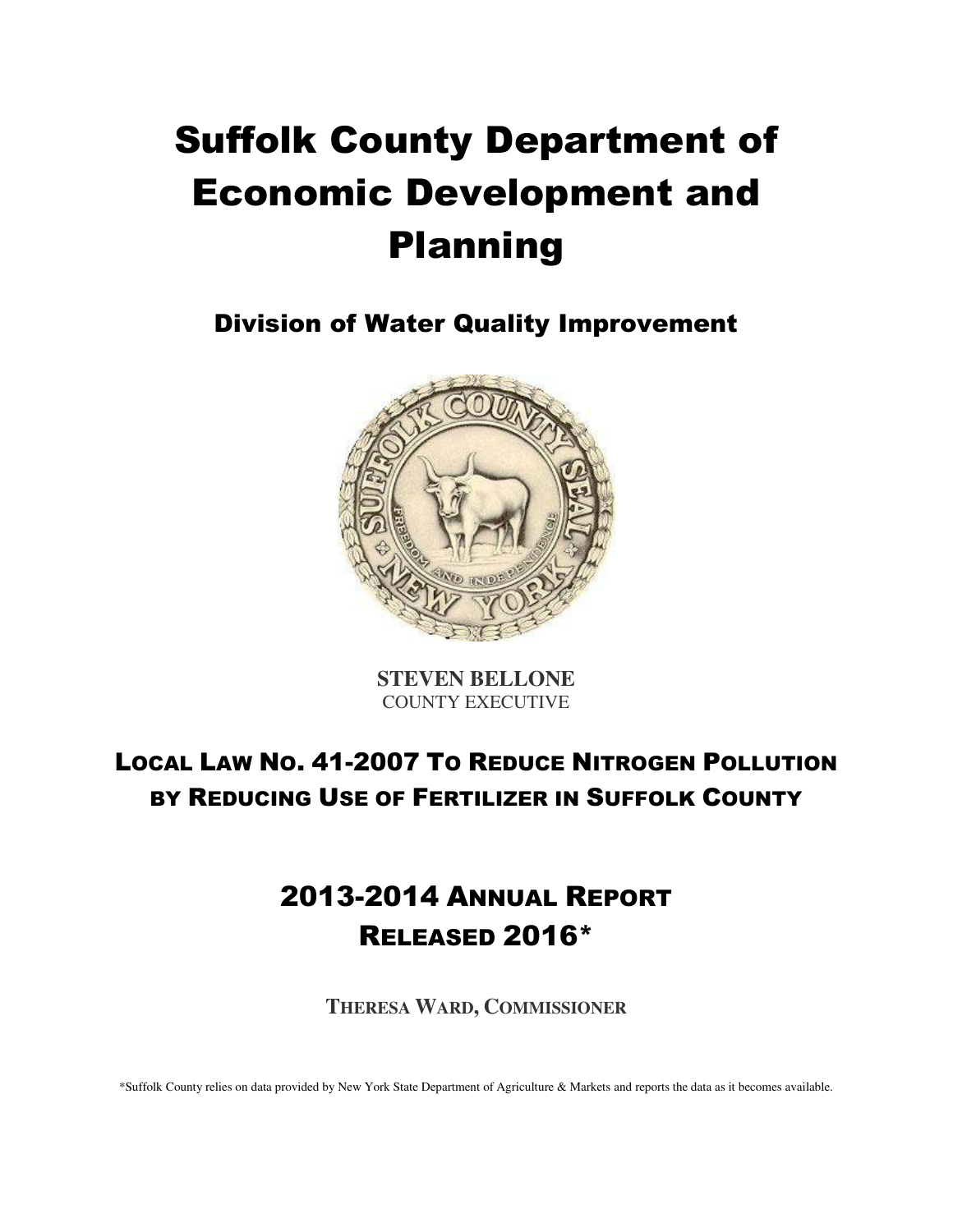## **1. Suffolk County's Comprehensive Approach to Reducing Nitrogen in Our Waters**

Nitrogen is one of the primary nutrients critical for the survival of all living organisms. However, much of the nitrogen applied to agricultural and urban areas ultimately enters our rivers and coastal systems. Nitrogen contamination from unsewered housing and fertilizer use poses a threat to both drinking water supplies and coastal marine habitat and resources. Nitrogen contamination of surface waters leads to hypoxia, harmful algal blooms, and degradation of the wetlands and seagrass beds. Nitrogen enters our groundwater affecting our drinking water supply. Control of nitrogen sources will improve groundwater quality, surface water quality, potable supply, and coastal resiliency.

There are three basic sources of nitrogen that enter our waterways: atmospheric deposition, wastewater (which includes sewage treatment plants and septic systems/cesspools), and fertilizer (which includes fertilizer to lawns, golf courses, and farmland). The amount of nitrogen entering the waterway differs depending on the estuary.

Figure 1 illustrates the percentage of nitrogen entering the Peconic Estuary by source. Wastewater represents the largest source of nitrogen entering the Peconic Estuary, with about 49.6%. Total fertilizers represent the second highest amount of nitrogen entering the Peconic Estuary with 26.4%. Of that 26.4%, 16.7% of that is from agriculture (representative of the number of farms on the East End of Long Island), 5.7% from lawn fertilizers, and 4.0% from golf courses. Atmospheric deposition makes up the final piece of the pie with 24.0%.



Figure 1. Nitrogen loading to the Peconic Estuary broken down by source of Nitrogen

**Taken from "Nitrogen load modeling to forty-three subwatersheds of the Peconic Estuary" prepared by Stephen Lloyd, The Nature Conservancy in partnership with the Peconic Estuary Program, May 2014** 

Figure 2 illustrates the percentage of nitrogen entering the Great South Bay by source. Wastewater represents the largest source of nitrogen entering the Great South Bay, with 70.0%. Atmospheric deposition represents the second highest amount of nitrogen entering the Great South Bay with 20.5%. Fertilizers make up the final piece of the pie with 9.4%. Of that 9.4%, 7.4% is from lawn fertilizers, 1.4% from golf courses, and 0.6% of that is from agriculture.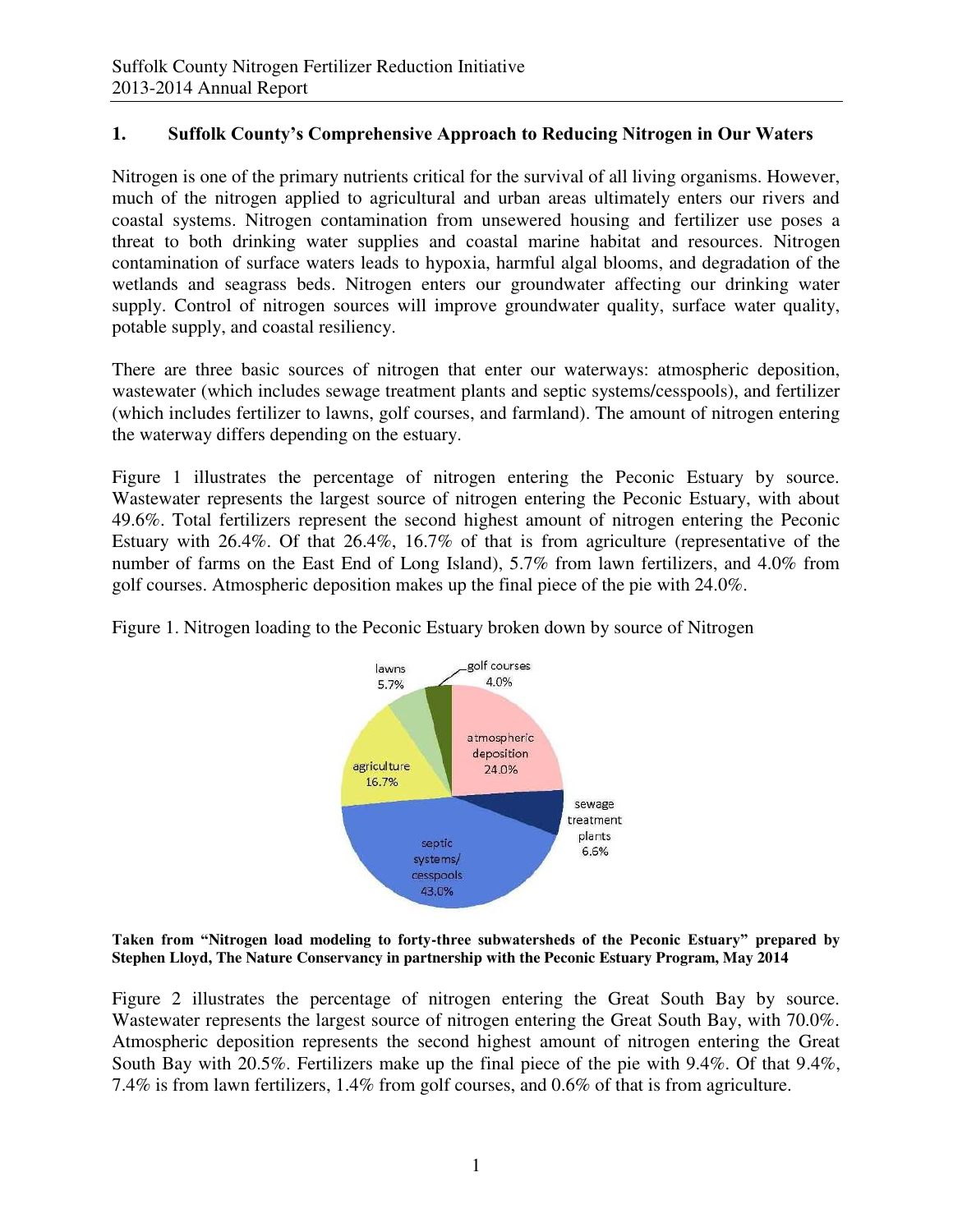



As illustrated above, the amount of each source of nitrogen differs for each estuary. While wastewater is the largest source of nitrogen entering our waterways in both the Peconic Estuary and the Great South Bay, it remains a larger problem for the Great South Bay. Atmospheric deposition is around the same percentage for both estuaries. While nitrogen fertilizers from agriculture play a large role in the amount of nitrogen entering the Peconic Estuary, that source is practically non-existent for the Great South Bay. Fertilizer from golf courses plays a small part in both estuaries, with 4% or less. Finally, the percentage of fertilizers entering each estuary from residential lawns is fairly similar, between 5.7% and 7.4%.

Suffolk County is working to address all sources of nitrogen entering our waters using the comprehensive approach of the Reclaim Our Water Initiative by adopting the 2015 Comprehensive Water Resources Management Plan and advancing the Nitrogen Fertilizer Reduction Initiative. The amount of nitrogen entering our waterways from fertilizers is a smaller piece of the puzzle compared to wastewater; however, it is still a source that needs to be addressed. The Nitrogen Fertilizer Reduction Initiative is an integral part of the County's comprehensive approach to removing nitrogen from our waters.

#### **Suffolk County's Reclaim Our Water Initiative**

In 2014 Suffolk County Executive Steve Bellone announced the County was going to "Reclaim Our Water" to improve the quality of groundwater and surface water and restore wetland health through the reduction of nitrogen pollution.

The implementation of the Reclaim Our Water initiative is guided by the goals and objectives of Suffolk County's Comprehensive Water Resources Management Plan. The categories of recommendations of the Comprehensive Water Resources Management Plan are organized into seven separate, but inter-related and overlapping categories: Nitrogen, Volatile Organic Compounds, Pesticides, Pharmaceuticals and Personal Care Products, Potable Supply, Project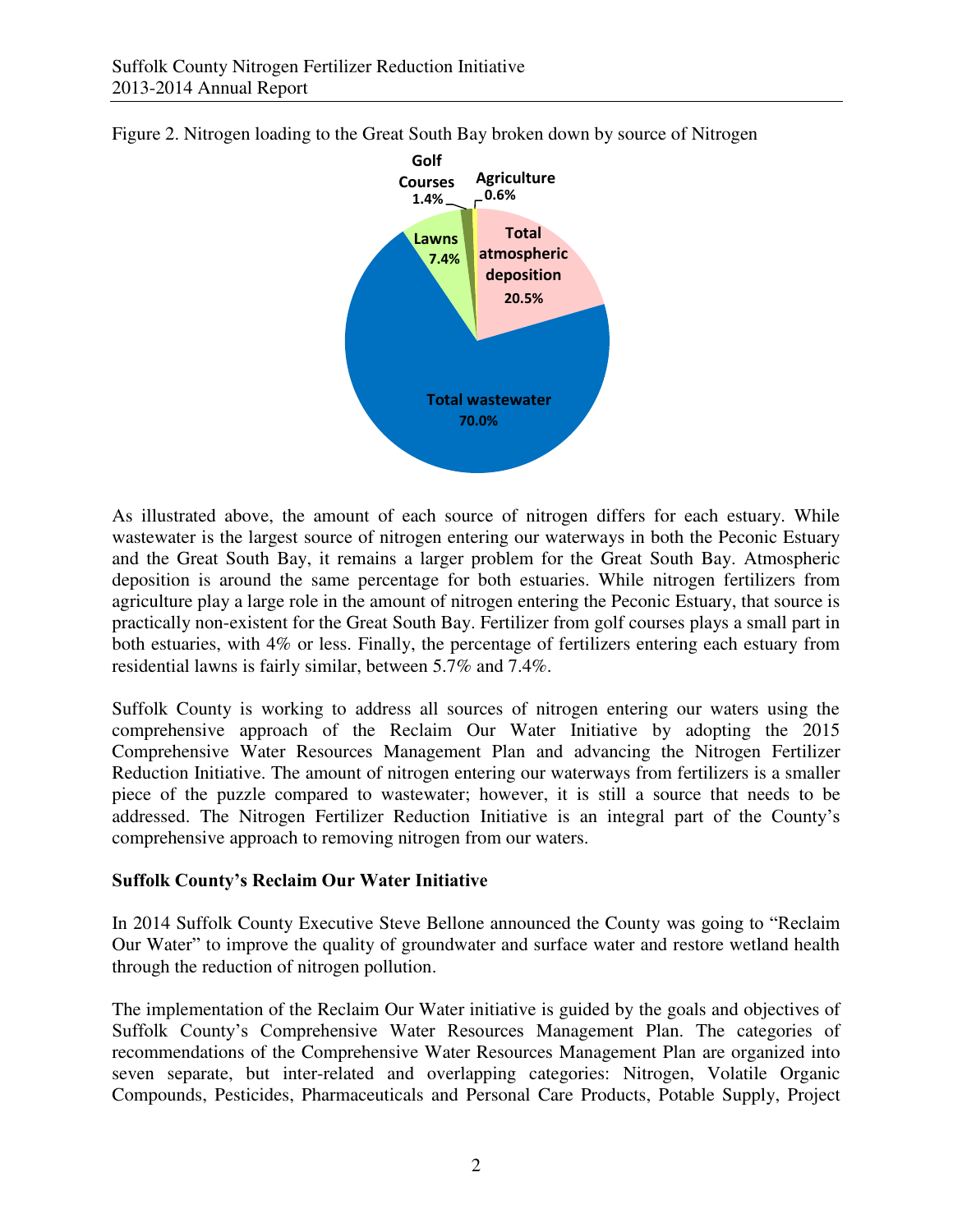Management and Data Collection, and Coastal Resiliency and Surface Water Quality. The need to develop location-specific wastewater management approaches, together with the implementation of the above seven recommendations will also support achievement of the County's goals to provide a safe potable water supply to all residents, as well as improving coastal resiliency and surface water quality.

Responsibilities for many of the management activities identified are currently shared by collaborators and partners on the federal, state, county, town and local levels. While Suffolk County may have the ability to implement a number of the actions shown, it will be critical to share data, information and resources with other stakeholders who share water resource protection missions, in order to most effectively accomplish the water quality protection goals articulated in this Plan.

Nitrogen discharged to the ground in unsewered areas has been identified as a priority in the previous 1987 and draft 2010 Comprehensive Water Resources Management Plans. The groundwater resource management recommendations laid out by the Suffolk County Comprehensive Water Resources Management Plan are intended to provide the framework to guide water resource protection and management in Suffolk County through the years ahead, within the context of adaptive management.

Full implementation of Plan goals is a long-term process that will require coordination and collaboration with agencies and organizations on the federal, state, county and local level, a careful reevaluation of resource allocation issues, and will also necessitate exploring grant opportunities and other innovative and alternative funding mechanisms. Suffolk County continues to work with state and federal agencies and stakeholders to explore implementation options to cost-effectively execute Plan recommendations.

For a complete copy of the Suffolk County Comprehensive Water Resources Management Plan please visit: [http://suffolkcountyny.gov/Departments/HealthServices/EnvironmentalQuality/](http://suffolkcountyny.gov/Departments/HealthServices/EnvironmentalQuality/%20WaterResources/ComprehensiveWaterResourcesManagementPlan.aspx)  [WaterResources/ComprehensiveWaterResourcesManagementPlan.aspx](http://suffolkcountyny.gov/Departments/HealthServices/EnvironmentalQuality/%20WaterResources/ComprehensiveWaterResourcesManagementPlan.aspx)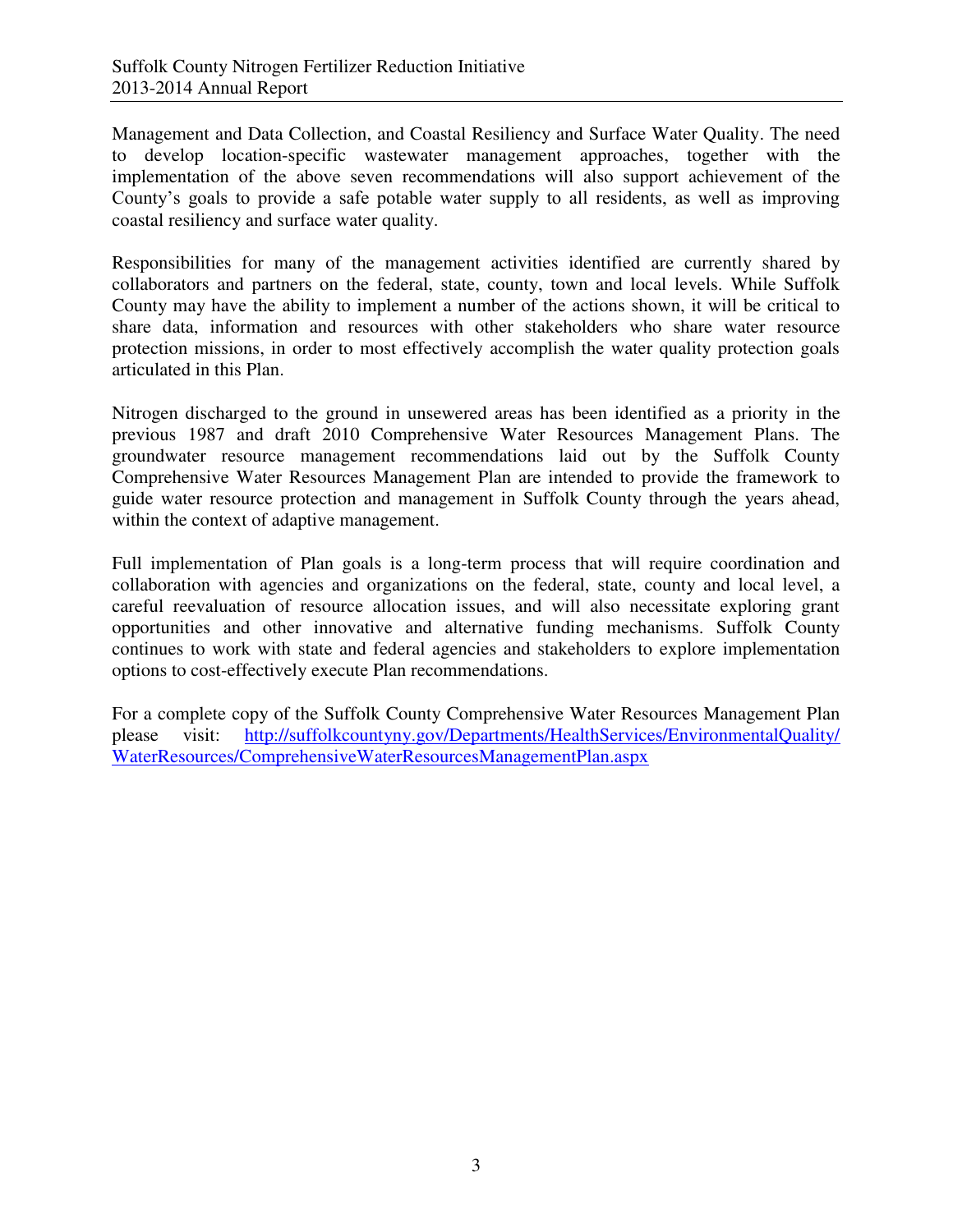## **Introduction to Suffolk County Local Law 41-2007 and the Suffolk County Nitrogen Fertilizer Reduction Initiative**

Suffolk County Local Law 41-2007, "to reduce nitrogen pollution by reducing use of fertilizer in Suffolk County" was signed into law in 2007 but went into effect January 1, 2009. This law is a multi-faceted piece of legislation with a few prohibitions and many legislative requirements:

#### *LL 41-2007 Prohibitions*

As part of LL 41-2007, fertilizer shall not be applied to any turf within Suffolk County between November 1<sup>st</sup> and April  $1<sup>st</sup>$  of every year except for golf courses, farm operations, athletic fields, or newly-seeded or newlysodded areas. Additionally, no fertilizer shall be applied to any County-owned real property, except for golf courses, the Suffolk County farm, athletic fields, or newly-seeded or newly-sodded areas at any time throughout the year. Any violation of these prohibitions may result in a civil penalty in the amount of \$1,000 per violation. Violations are complaint driven and any enforcement of this prohibition is to be administered by Suffolk County Department of Health Services.



**Figure 3. Informational signs required to be posted in any retail fertilizer establishment in the County** 

### *LL 41-2007 Requirements*

LL 41-2007 requires the Suffolk County Department of Economic Development and Planning prepare an annual report which presents information on fertilizers sold in Suffolk County during the preceding year. This report satisfies that requirement of LL 41-2007.

Under LL 41-2007, the Department of Economic Development and Planning is also charged with working with the Suffolk County Department of Health Services to develop Best management practices (BMPs) to support healthy vegetation, while posing the least harm to the environment. Additionally, the Department of Economic Development and Planning is responsible to develop an interactive website concerning turf and fertilizer-related issues.

The law also requires any retail fertilizer establishment in the County to conspicuously post informational signs (see Figure 3) and brochures about fertilizers and turf management within ten feet of the establishment's fertilizer display area. Any failure to comply with LL 41-2007 by any retail fertilizer establishment may result in a civil penalty in the amount of \$1,000 per violation. Violations are complaint driven and any enforcement of this prohibition is administered by Suffolk County Department of Health Services.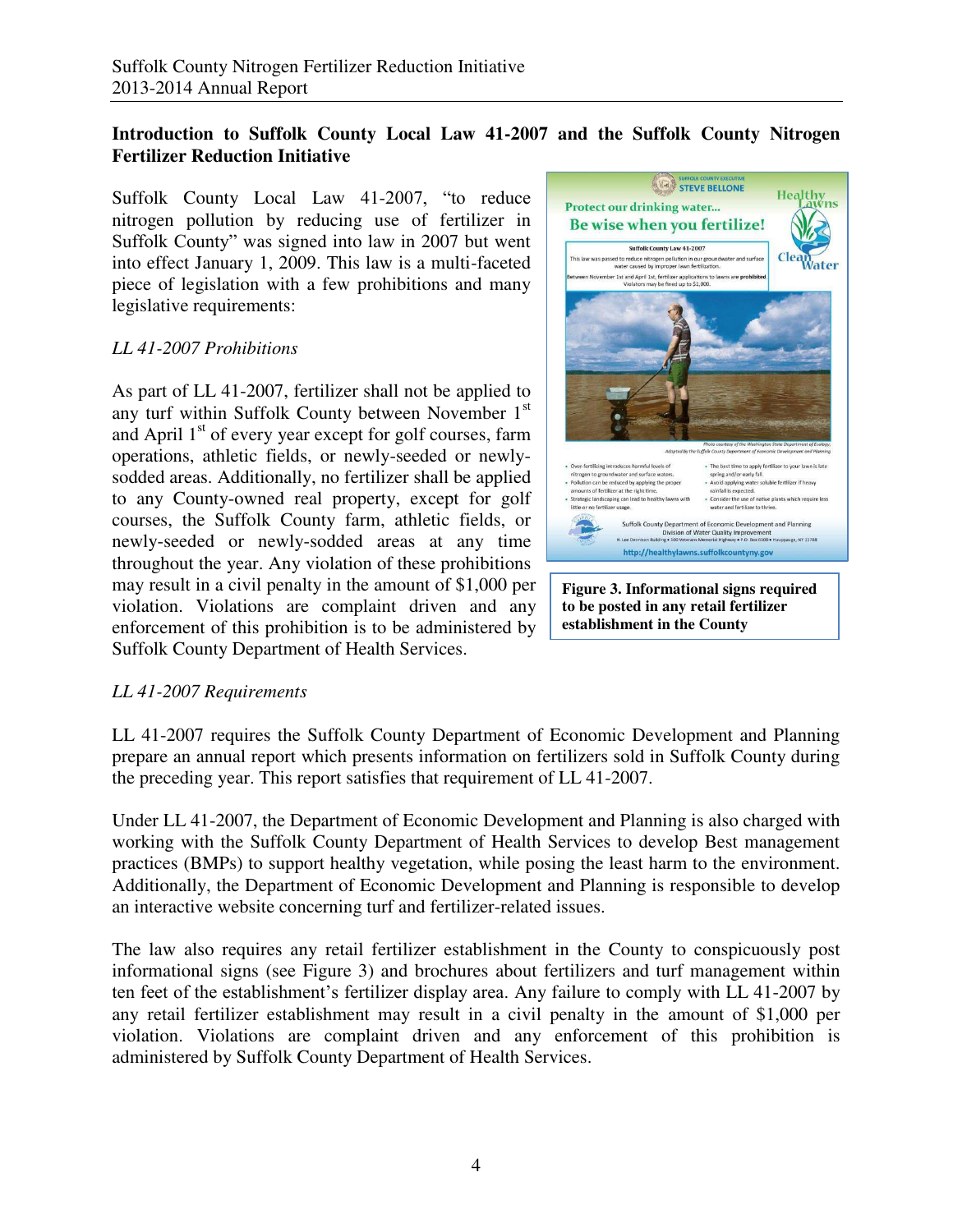Also under LL 41-2007, any person applying for or renewing a home improvement contractor's license that applies fertilizer as part of their business must take a Suffolk County approved turf management course. During this three to five hour course, landscape professionals learn about: the requirements and prohibitions of LL 41-2007, alternative plantings, proper use and application of fertilizers, health and environmental issues related to nitrate contamination of groundwater, Best Management Practices, irrigation, soils, soil amendments, and soil chemistry.

## *Nitrogen Fertilizer Reduction Initiative*

In order to comply with the requirements of LL 41-2007, the Suffolk County Department of Economic Development and Planning created the nitrogen Fertilizer Reduction Initiative (FRI) program. This important initiative was designed to elevate public awareness about proper lawn care maintenance, thereby reducing the amount of nitrogen that enters our waterways.

Under the FRI program, Suffolk County contracted with Cornell Cooperative Extension of Suffolk County (CCE) between 2009 and 2010. Under their original contract, CCE reviewed and expanded existing educational programs, offered consumers a free soil pH test, developed and provided turf management courses for landscape professionals, and developed and provided a self-teaching educational program on CD to retail establishments prior to installation of signs and brochures developed as part of this program.

Because LL 41-2007 requires landscape professionals take a turf management class before renewing or applying for their home improvement contractor's license, Suffolk County decided to contract with CCE to continue providing quarterly turf management classes for landscapers. From the expiration of the original contract through the end of 2014, CCE provided 19 turf management classes for landscapers. Fifteen hundred landscapers have been certified through this turf management course through the end of 2014.

Also under the FRI program, Suffolk County contracted with Cornell University as well, between 2009 and 2011. Under their original contract, Cornell University developed a technical evaluation and literature review for the County, developed BMPs to promote healthy vegetation that poses the least harm and risk to the environment, developed educational signs and brochures to be posted near fertilizer displays in retail locations throughout the County, developed separate best management practices for nitrogen fertilizer management for each of the East End Suffolk County golf courses which agreed to participate in the golf course nitrogen management challenge, and developed an interactive website to provide information on turf management for Suffolk County residents.

Currently, as part of the FRI program, the Department of Economic Development and Planning, Division of Water Quality Improvement is charged with scheduling the landscaper education classes and also prepares and administers the contract with CCE for landscaper education classes. The Division also furnishes and distributes the educational signs and brochures to fertilizer retail locations throughout the County on an as-needed basis. The County also maintains and updates the interactive website [healthylawns.suffolkcountyny.gov.](http://healthylawns.suffolkcountyny.gov/)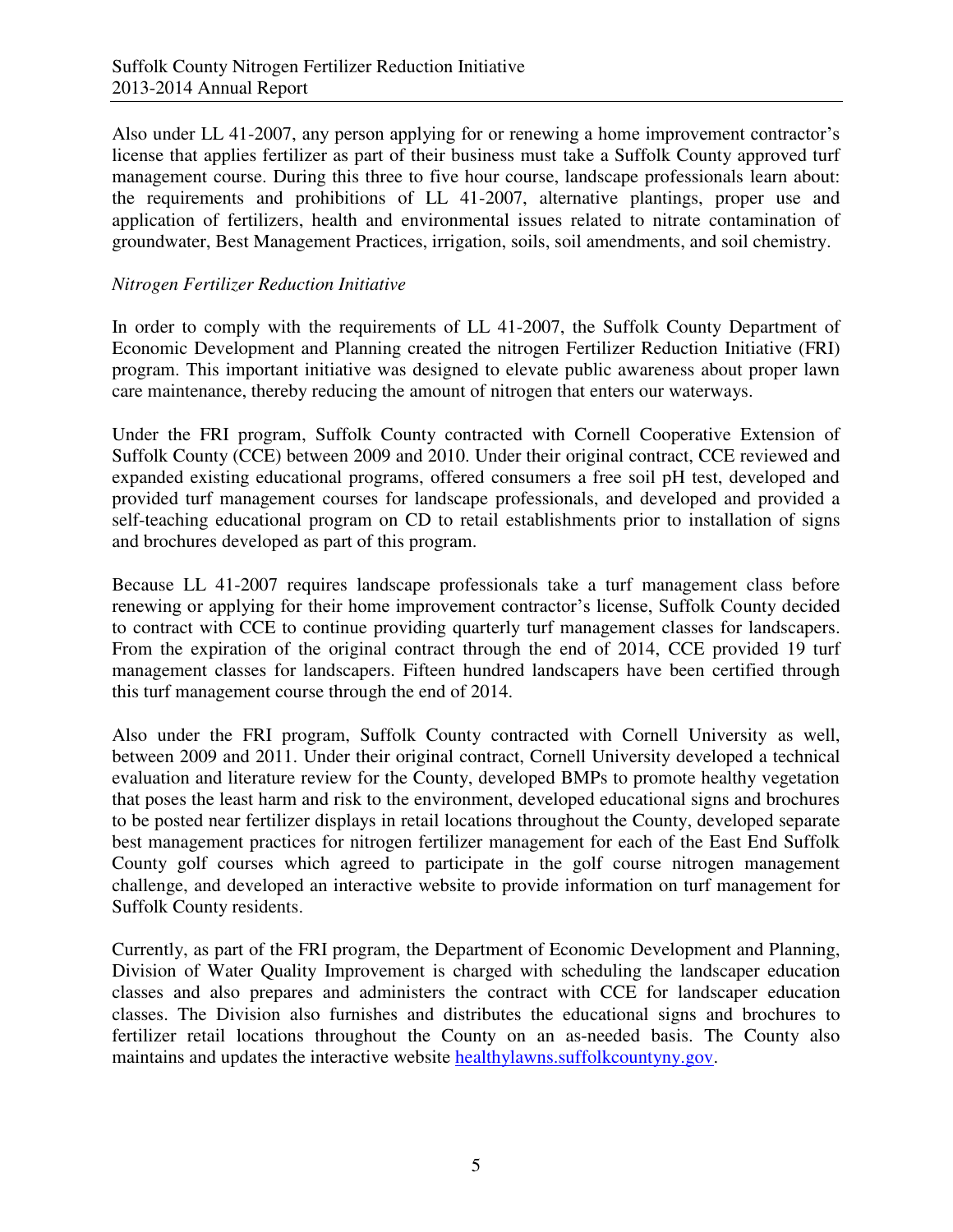The Suffolk County nitrogen FRI program provides information to elevate public awareness about proper lawn care maintenance which may positively affect many areas of the environment, in addition to a reduction in nitrogen loadings.

# **2. Data and Methodology**

Pursuant to Local Law 41-2007, the Department of Economic Development and Planning is tasked with reporting fertilizer sales trends in Suffolk County.

The State of New York, Department of Agriculture and Markets reports the total annual fertilizer sales in Suffolk County. Although LL 41-2007 was signed into law in 2007, it did not go into effect until January 1, 2009. Therefore, 2007 and 2008 sales data should be looked at separately from 2009 – 2013 sales data. In certain analyses, data from 2007 are being used as a baseline for sales trends pre-fertilizer law, and in others, data from 2009 are being used as a baseline for sales trends post-fertilizer law. Data is provided in tons and broken down by primary nutrient. The data contained in this report solely represents the amount of fertilizer sold, not necessarily that which was applied in the county.

The New York State Department of Agriculture and Markets provides data based on "total fertilizer," which is comprised of "single nutrient fertilizer," "multi nutrient fertilizer," and "all other fertilizer." "Single nutrient fertilizer" is fertilizer that contains only one primary nutrient (see Figure 4); "multi nutrient fertilizer" contains two or more primary nutrients (see Figure 5).



**Figure 4. An example of "single nutrient fertilizer" (nitrogen in this case)** 



**Figure 5. An example of "multi nutrient fertilizer"**

The three primary nutrients in fertilizer sold in Suffolk County are nitrogen (N), phosphorus  $(P_2O_5$  - phosphorus pentoxide), and potassium  $(K_2O)$  - potassium oxide). These are the nutrients that contribute to excessive nutrient loadings that could be potentially environmentally damaging to surface waters and groundwater. Excess nitrogen in the environment can contaminate groundwater and the County's drinking water supplies. Due to the fact that groundwater discharges to surface waters, high nitrogen levels can negatively impact marine and freshwater ecological resources by contributing to algal blooms that can reduce dissolved oxygen levels and result in fish kills. Nitrogen or phosphorus may be the limiting nutrient in a particular surface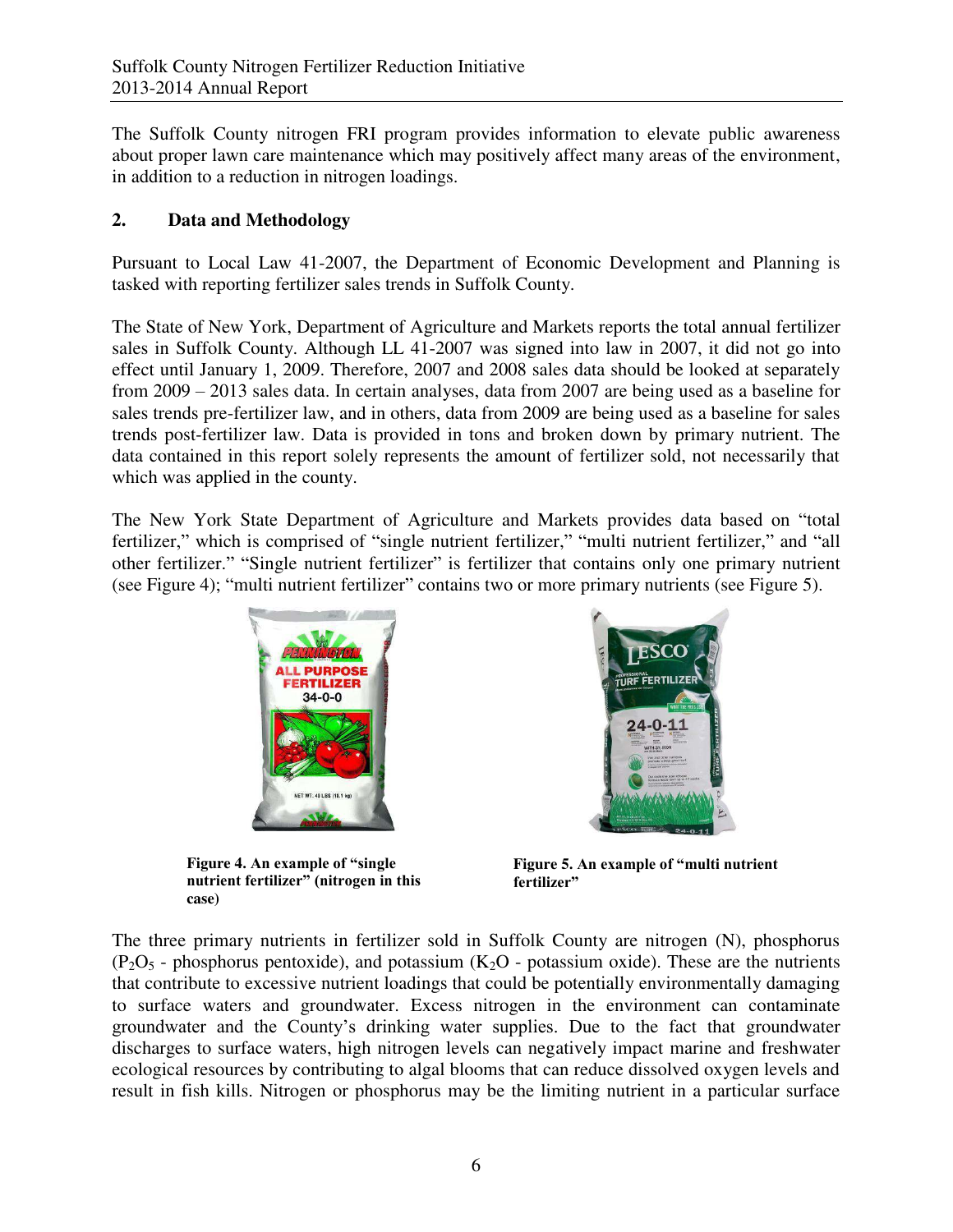water body. A limiting nutrient is the hardest nutrient for a plant to acquire, and therefore is the only nutrient that is limiting the plant's growth. In general, phosphorus is typically the limiting nutrient for algal growth and productivity in freshwater systems, and nitrogen is usually the limiting nutrient in marine waterbodies. Nutrients and sediments in stormwater run-off threaten fishing, fish propagation, and fish survival in tributaries and coves. Sediment and excessive nutrients in stormwater run-off have affected fish survival in tributaries and organic nutrients play a role in brown tide outbreaks. (Suffolk County Department of Health Services [SCDHS], et al. 2015. *Suffolk County Comprehensive Water Resources Management Plan*. pp. 3-4, 5-65, 6- 37, and 6-38)

Beginning January 1, 2012, the New York State Department of Environmental Conservation (NYSDEC) enacted the New York State (NYS) Dishwasher Detergent and Nutrient Runoff Law which restricts the use of phosphorus fertilizer on lawns or non-agricultural turf. Under the law, use of fertilizer that contains up to 0.67% phosphorus is not restricted. Fertilizer containing more than 0.67% phosphorus can only be used if a new lawn is being established or if a soil test indicates that it is necessary. Therefore, generally, we can now expect to see a zero for the middle number on a bag of fertilizer sold in New York State.

"All other fertilizer" is any fertilizer predominantly consisting of secondary nutrients (like calcium, magnesium, or sulfur) and/or micronutrients (see Figure 6). Secondary nutrients are second in importance to nitrogen, phosphorus, and potassium, not because they are less essential, but because smaller amounts of those elements are typically needed for most crops. The third category of essential crop nutrients is called micronutrients. Plants don't need as much of them as they do primary and secondary fertilizers, but they still can't do without them. Scientists classify boron (B), chlorine (Cl), copper (Cu), iron (Fe), manganese (Mn), molybdenum (Mo), nickel (Ni), and zinc (Zn) as essential micronutrients.

The New York State Department of Agriculture and Markets also provides a fertilizer sales data breakdown for farm sales and non-farm sales (such as residential). This Annual Report includes a farm vs. non-farm section in which data will be



**Figure 6. An example of "all other fertilizer" (lime in this case, which is comprised primarily of calcium and magnesium)** 

analyzed based on its purpose. Suffolk County farm and non-farm fertilizer sales will be analyzed by year, and also compared against New York State farm and non-farm fertilizer sales. Total fertilizer sales trends of Suffolk County will also be compared against total fertilizer sales trends of New York State as a whole.

### *2012 Fertilizer Sales*

Figure 7 provides data for total fertilizer sold in Suffolk County in 2012 separated into single and multi-nutrient fertilizer. There was approximately 32,500 tons of fertilizer sold in Suffolk County in 2012, approximately two-thirds of which was multiple nutrient fertilizer.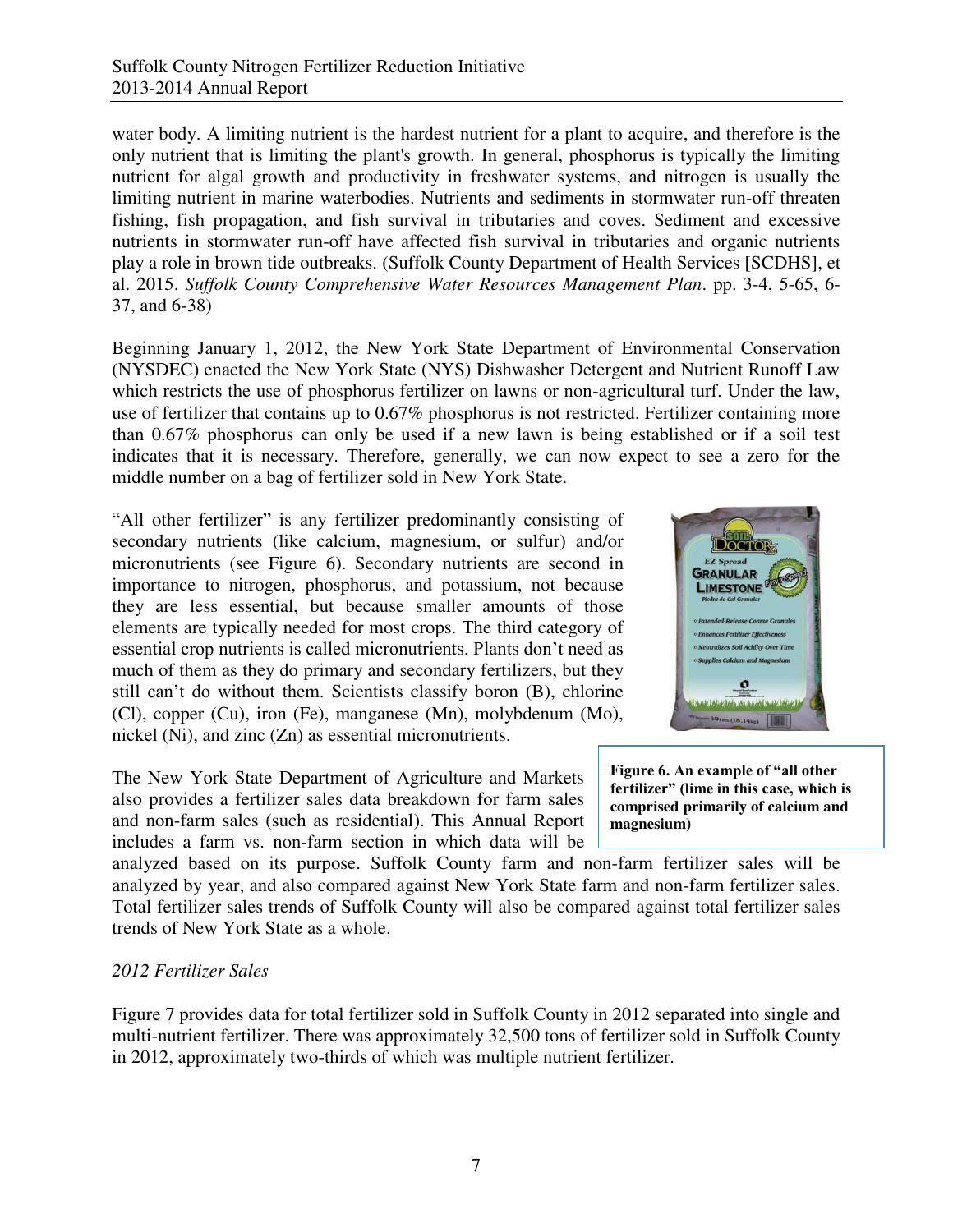Figure 7. Total fertilizer sold in 2012



Figure 8 provides specific nutrient data for all fertilizer sold in Suffolk County in 2012 in tons of primary nutrient. A breakdown of the total amount of primary nutrients sold during 2012 indicates that 58.0% was of nitrogen (N), 16.2% of phosphorus ( $P_2O_5$  - phosphorus pentoxide) and 25.8% of potassium  $(K_2O - \text{potassium oxide}).$ 



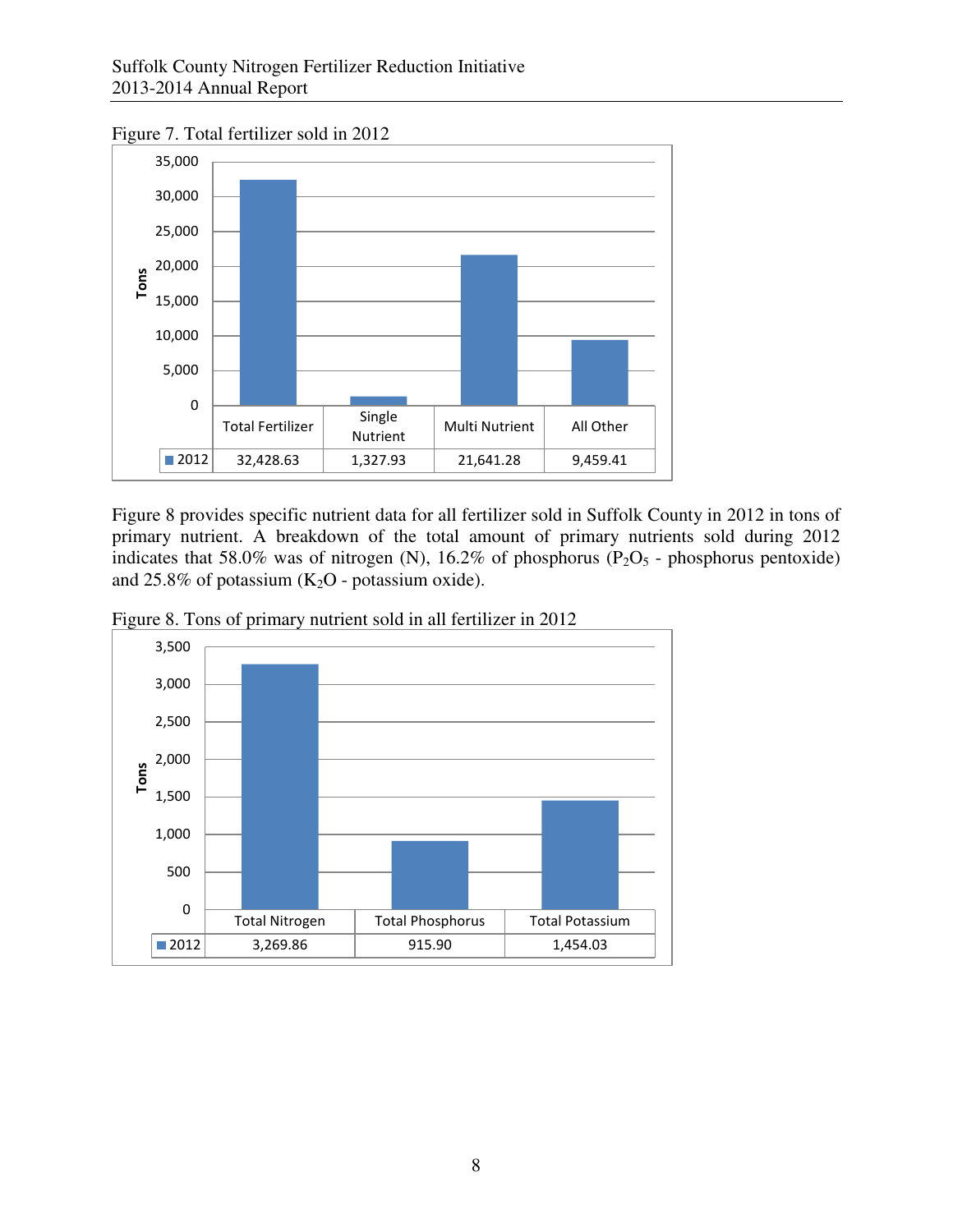# *2013 Fertilizer Sales*

Figure 9 provides data for total fertilizer sold in Suffolk County in 2013 separated into single and multi-nutrient fertilizer sold. There was approximately 31,000 tons of fertilizer sold in Suffolk County in 2013, approximately 68.2% of which was multiple nutrient fertilizer.



Figure 9. Total fertilizer sold in 2013

Figure 10 provides specific nutrient data for all fertilizer sold in Suffolk County in 2013 in tons of primary nutrient. A breakdown of the total amount of primary nutrients sold during 2013 indicates that that 60.9% was of nitrogen (N),  $14.6\%$  of phosphorus (P<sub>2</sub>O<sub>5</sub> - phosphorus pentoxide) and 24.5% of potassium  $(K_2O - \text{potassium oxide})$ .



Figure 10. Tons of primary nutrient sold in all fertilizer in 2013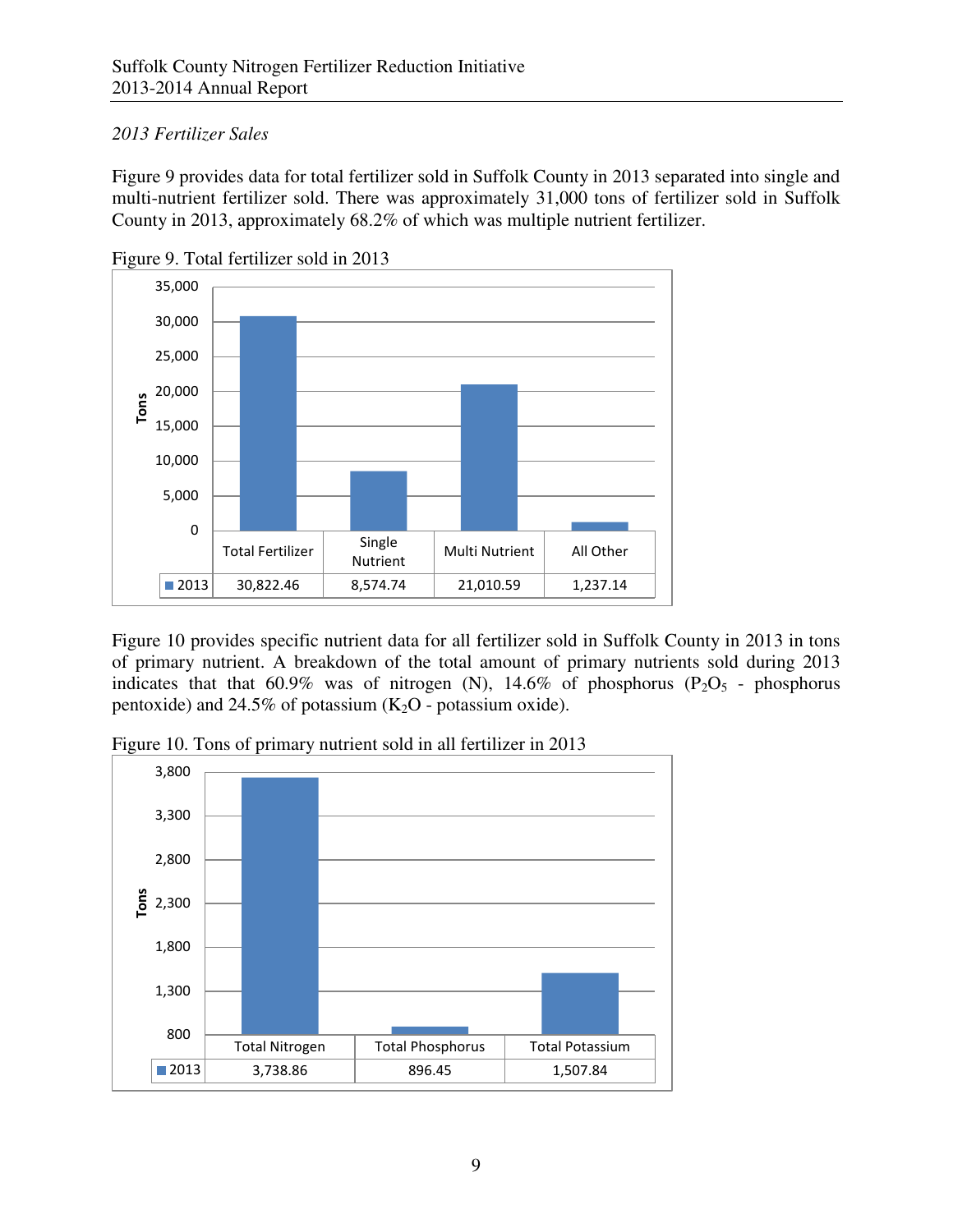# *Total Fertilizer Sales Comparisons 2007-2013*

Figure 11 compares data for total fertilizer, single nutrient fertilizer, multi nutrient fertilizer, and all other fertilizers sold in Suffolk County for the years 2007 through 2013. The greatest tonnage of total fertilizer and multi nutrient fertilizers were sold in 2007, while the greatest amount of single nutrient fertilizer was sold in 2013, and the greatest amount of all other fertilizers was sold in 2011. 2008 fertilizer sales are the lowest for any year analyzed. The Department of Economic Development and Planning attributes this reduction in fertilizer sales in 2008 (a pre-fertilizer law implementation year) to the 2008 financial crisis.



Figure 11. Comparison of total fertilizer sold between 2007-2013

Figure 12 compares data for total fertilizer sold in Suffolk County for the years 2009 through 2013. Total fertilizer sales have decreased steadily since the fertilizer law was implemented in 2009.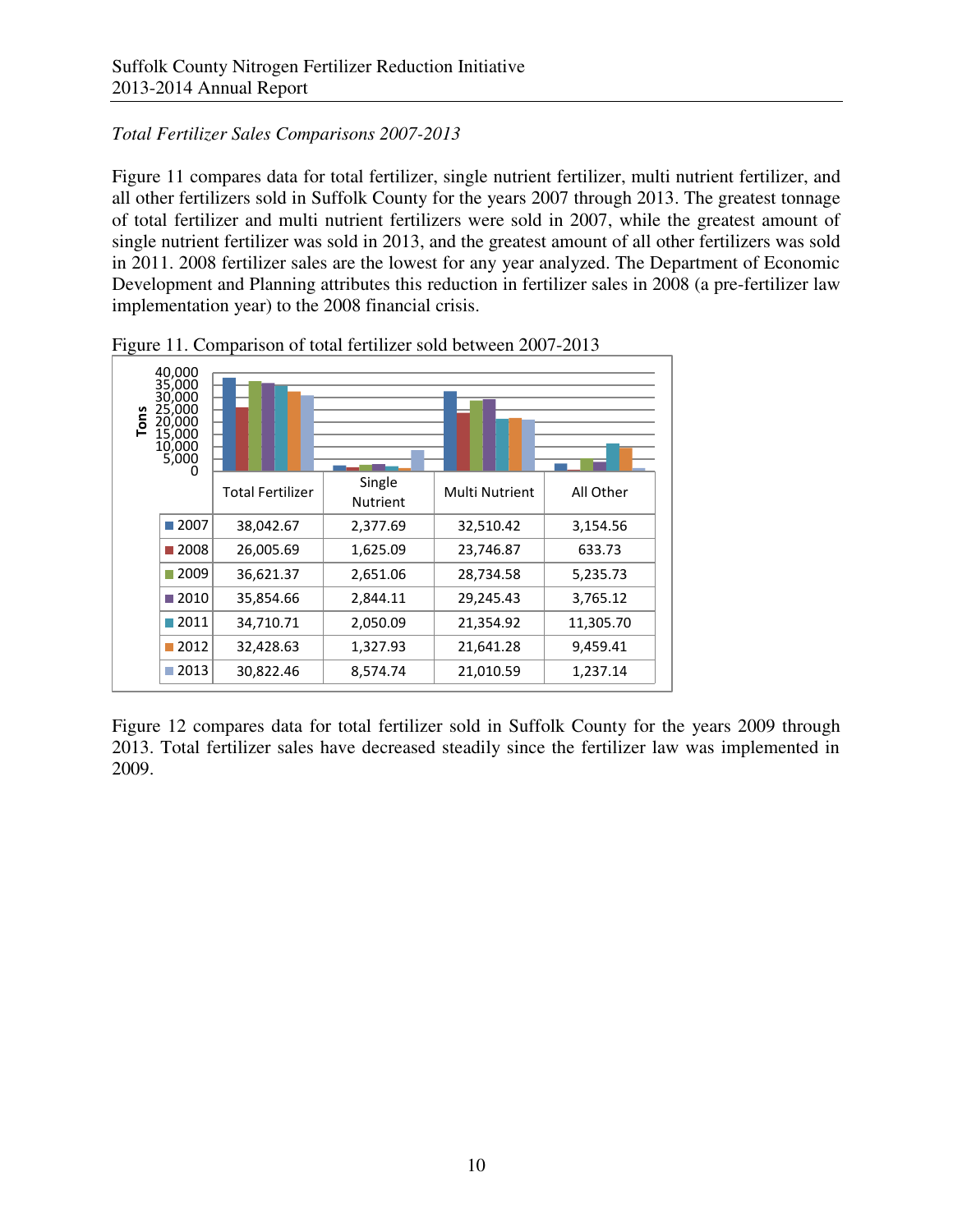

Figure 12. Total fertilizer sold in Suffolk County since 2009

Figure 13 shows the percent change for total fertilizer sold in Suffolk County for the years 2008 through 2013 as compared to 2007. This analysis is important because it compares pre-fertilizer law implementation sales data to post-fertilizer law implementation sales data. Fertilizer sales decreased for all years analyzed when compared to 2007. The greatest decrease since 2007 was seen in 2008; a decrease of approximately 30%. However, since 2009, fertilizer sales have progressively decreased in comparison to 2007 sales. A reduction of almost 4% was seen in 2009 whilst a decrease of almost 19% was seen in 2013.



Figure 13. Percent change of total fertilizer sold in years 2008 through 2013 as compared to 2007

Figure 14 shows the percent change for total fertilizer sold in Suffolk County for the years 2009 through 2013 as a year to year comparison. The smallest reduction in total fertilizer sales was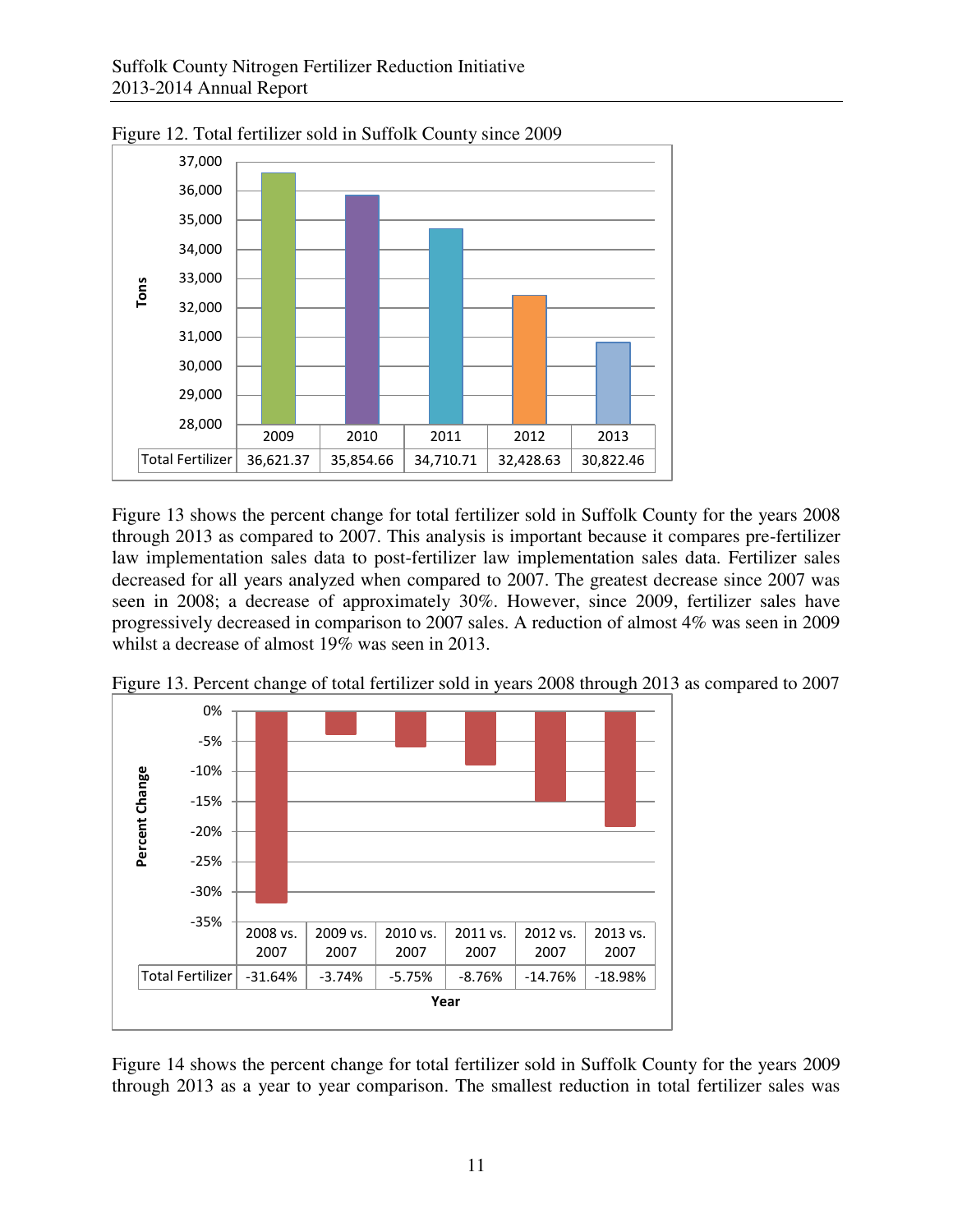seen from 2009 to 2010 when sales decreased approximately 2%. The largest decrease of approximately 6.5% was seen in 2012 when compared to 2011.





Figure 15 shows the percent change for total fertilizer sold in Suffolk County for the years 2010 through 2013 as compared to 2009. This analysis is important because it shows data trends since the fertilizer law was implemented in 2009. Since 2009 fertilizer sales have progressively decreased. A reduction of approximately 2% was seen in 2010 whilst a decrease of almost 16% was seen in 2013.



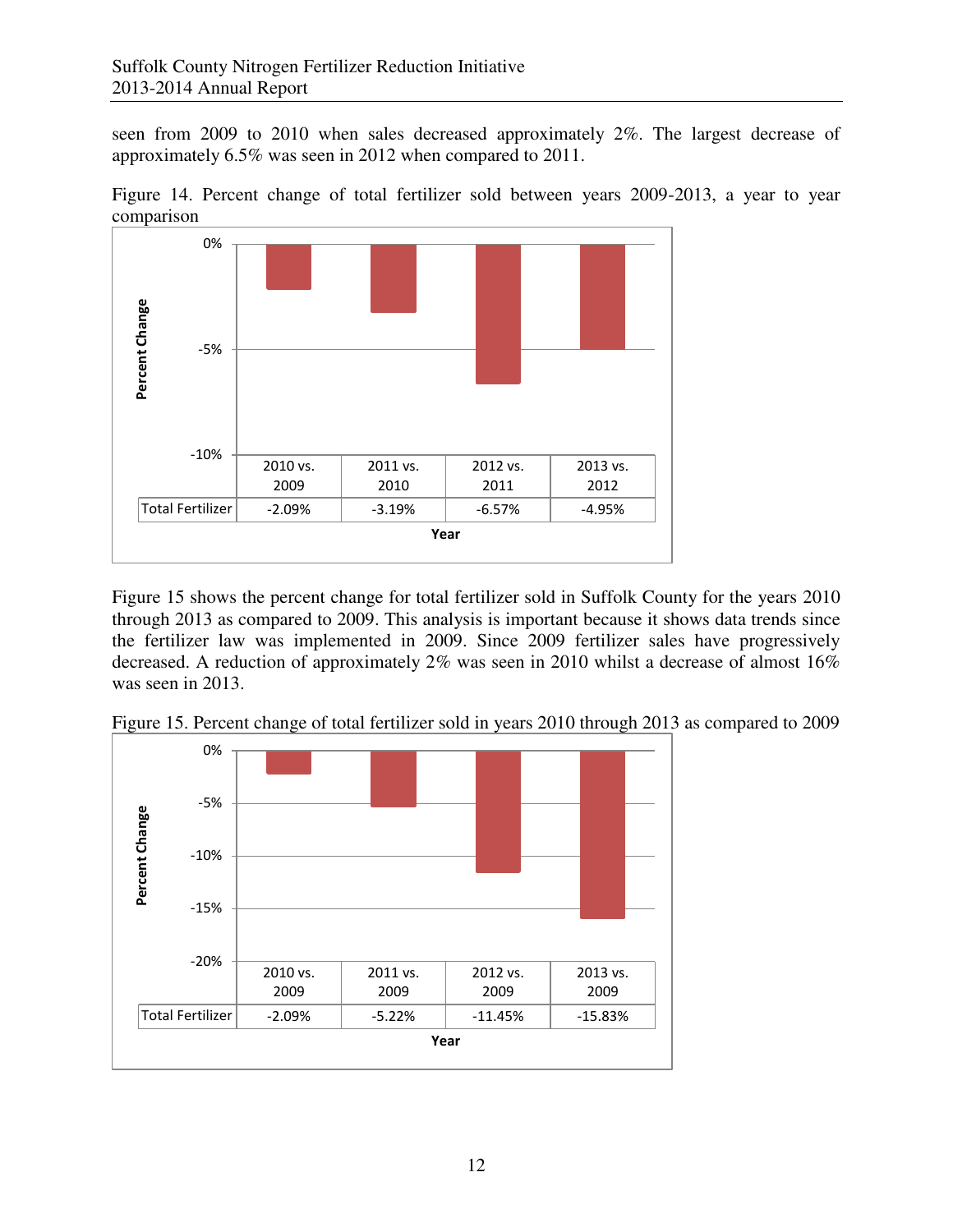# *Total Primary Nutrient Sales Comparisons 2007-2013*

Figure 16 compares the total tons of primary nutrient sold in all fertilizers for the years 2007 through 2013. The amount of total primary nutrient sold in all fertilizer was greatest in 2007 for all primary nutrients. The least amount of nitrogen sold was in 2008, the least amount of phosphorus sold was in 2013, and the least amount of potassium sold was in 2012.



Figure 16. A comparison of total primary nutrient breakdown for all fertilizer sold between 2007-2013

Figure 17 indicates the percent change of tons of primary nutrient for all fertilizer sold in Suffolk County for the years 2008 through 2013 as compared to 2007. All six years exhibited decreases in all primary nutrients sold as compared to 2007. Phosphorus displayed the greatest decrease amongst all of the primary nutrients with a reduction of up to approximately 55%.

Due to the NYS Dishwasher Detergent and Nutrient Runoff Law (enacted January 1, 2012), we would expect to see a decrease in the sale of phosphorus in Suffolk County for the years 2012 and 2013. Since the NYS Dishwasher Detergent and Nutrient Runoff Law was enacted, the sale of phosphorus decreased by 13% for all fertilizer sold in Suffolk County.

Nitrogen decreased by between approximately 10.5% and 34% when compared to 2007 sales. 2012 was the second lowest year (next to 2008) for nitrogen fertilizer sales. Potassium decreased by approximately 19% to 40% when compared to 2007 sales data. 2012 and 2013 were the years with the highest decreases in potassium and phosphorus sales.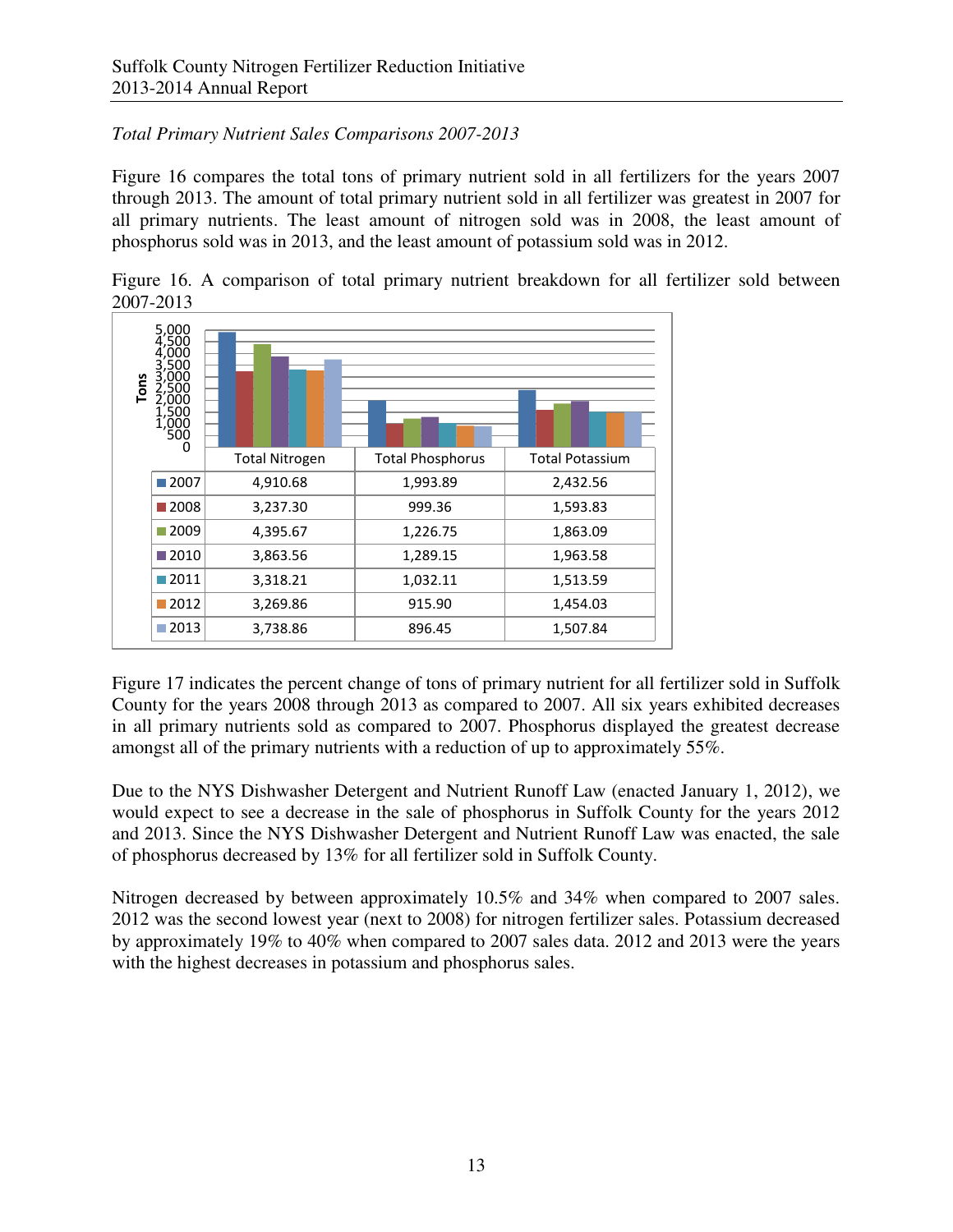Figure 17. Percent change of total primary nutrient sold in years 2008 through 2013 as compared to 2007



Figure 18 indicates the percent change of tons of primary nutrient in all fertilizers sold in Suffolk County for the years 2010-2013 as compared to 2009. For years 2011 through 2013 there was a reduction in all primary nutrients sold when compared to 2009. While sales of nitrogen decreased in 2010, the sale of phosphorus and potassium increased slightly (by approximately 5% for each primary nutrient). The greatest reduction in the sales of nitrogen and potassium was seen in 2012 as compared to 2009. Whilst the greatest reduction in the amount of phosphorus sold occurred in 2013.



Figure 18. Percent change of total primary nutrient sold in years 2010 through 2013 as compared to 2009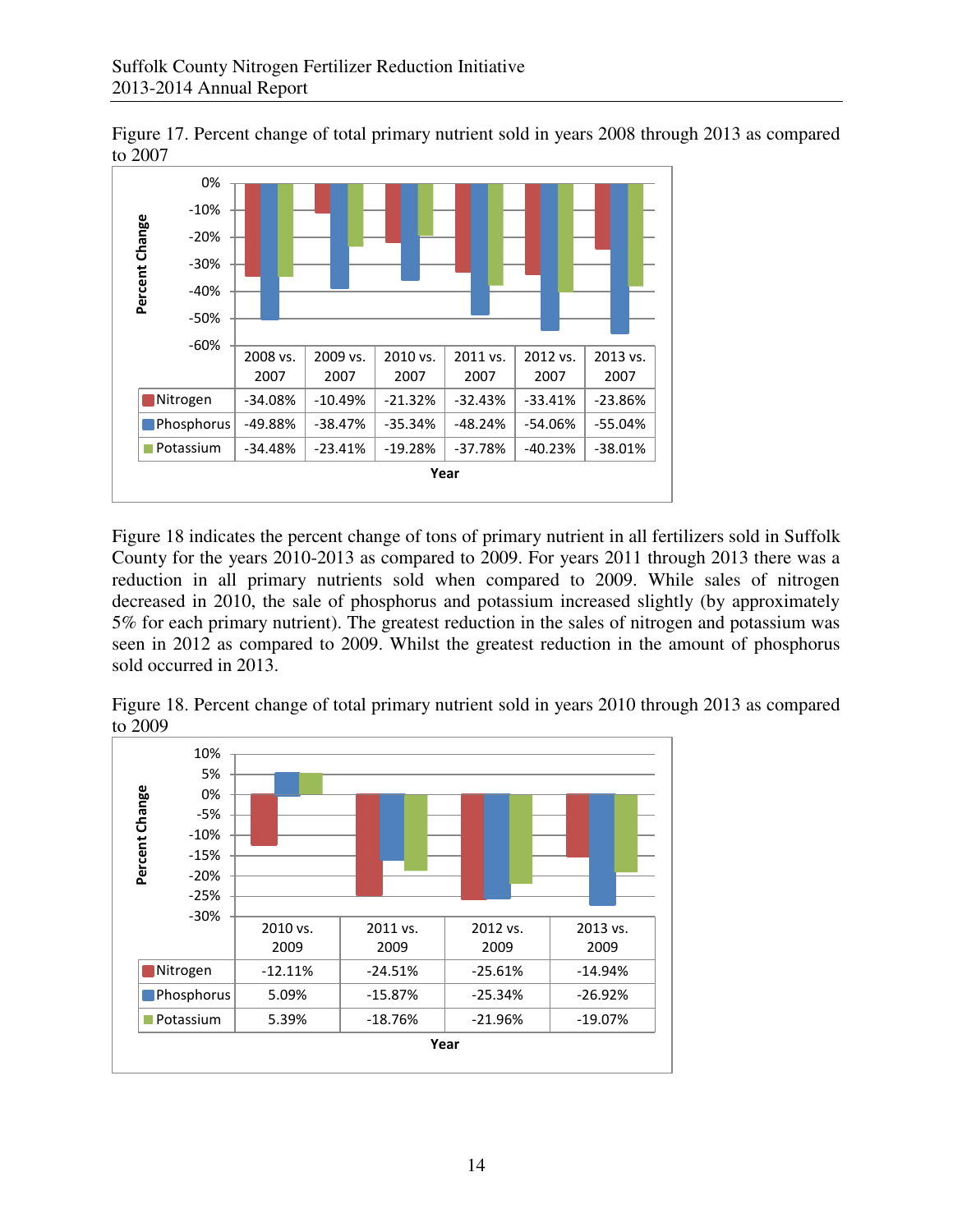## *Farm vs. Non-Farm Sales*

Figure 19 shows the percentage of farm fertilizer sales vs. non-farm fertilizer sales for Suffolk County vs. New York State for the years 2008-2013. For Suffolk County the amount of farm fertilizer sold vs. non-farm fertilizer sold has been consistently approximately 20% to 80% respectively for the years 2008-2012. For New York State during this time period, farm fertilizer sold vs. non-farm fertilizer sold was almost the complete opposite of Suffolk County. For 2008- 2012 the amount of farm fertilizer sold to non-farm fertilizer sold has been consistently approximately 70-75% and 25-30% respectively (except for 2009 when sales were approximately 60% farm fertilizer sold vs. 40% non-farm fertilizer sold).

Between 2012 and 2013, the amount of farm fertilizer sold in Suffolk County increased by almost 95% to approximately 40% of total fertilizer sales. During the same time period, nonfarm fertilizer sales in Suffolk County decreased by 30%, to less than 60% of total fertilizer sold. New York State also saw an increase in farm fertilizer sales, however, not to the extent that Suffolk County did. Farm fertilizer sales in New York State increased by around 20% to approximately 83% of the total fertilizer sold in the State. Non-farm fertilizer sales for New York State decreased similarly to Suffolk County non-farm fertilizer sales for 2013; they decreased by just over 30%. For 2013 a total of 17% of total fertilizer sold in the State was for non-farm usage.



Figure 19. Percentage of Farm Fertilizer Sales vs. Non-Farm Fertilizer Sales, Suffolk County vs. New York State for the years 2008-2013

Figure 20 depicts the percent change for the years 2009 vs. 2013 for farm fertilizer sold in Suffolk County as compared to non-farm fertilizer sold in Suffolk County. While farm fertilizer sold in Suffolk County saw an increase by more than 76%, there was a decrease of approximately 38% in non-farm fertilizer sold in Suffolk County for the same time period.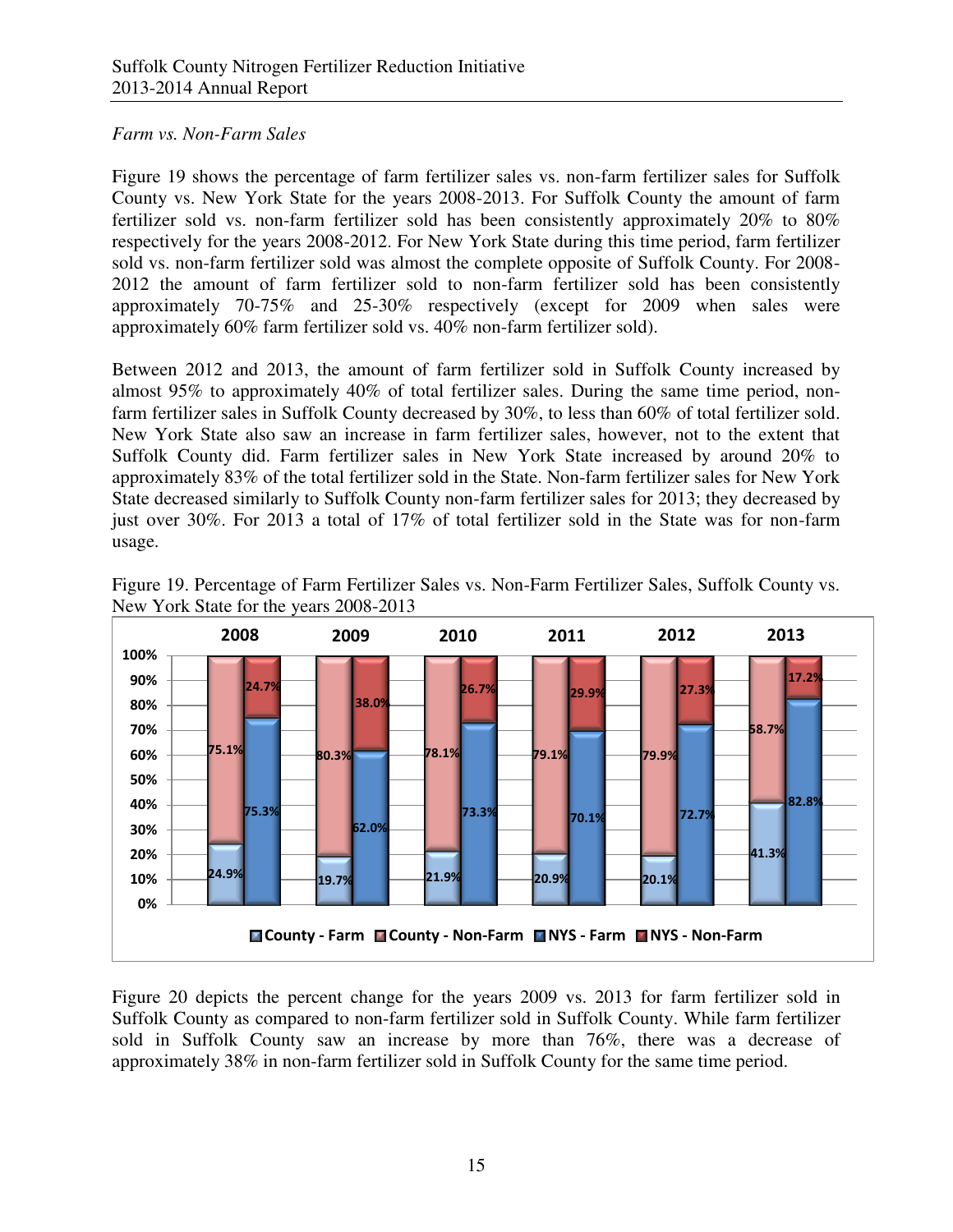Figure 20. Percent Change of Farm Fertilizer Sales vs. Non-Farm Fertilizer Sales in Suffolk County, 2009 vs. 2013

| Year              | Farm - Suffolk<br><b>County (tons)</b> | <b>Non-Farm</b><br>Suffolk County<br>(tons) |
|-------------------|----------------------------------------|---------------------------------------------|
| 2009              | 7,230.56                               | 29,396.21                                   |
| 2013              | 12,726.57                              | 18,095.89                                   |
| Percent<br>Change | 76.01%                                 | $-38.44%$                                   |

*Suffolk County vs. New York State Sales* 

Figure 21 depicts the percentage of total fertilizer sold in Suffolk County as a portion of New York State. The amount of total fertilizer sold in Suffolk County in 2009 (the year the fertilizer legislation was enacted) was approximately 9% of all fertilizer sold in New York State. Since that time, total fertilizer sales in Suffolk County have decreased to approximately 5% of all fertilizer sold in New York State. Total fertilizer sold in Suffolk County as a portion of total fertilizer sold in New York State decreased by approximately 46% in 2013 as compared to 2009.

Figure 21. Fertilizer Sold in Suffolk County as a portion of New York State, 2009-2013

|                       | <b>Total</b>      |
|-----------------------|-------------------|
| Year                  | <b>Fertilizer</b> |
| 2009                  | 8.9%              |
| 2010                  | 6.6%              |
| 2011                  | 5.8%              |
| 2012                  | 5.5%              |
| 2013                  | 4.8%              |
| <b>Percent Change</b> |                   |
| 2009-2013             | -45.77%           |

Figure 22 depicts the six year average (2008-2013) of non-farm fertilizer sold in Suffolk County as a portion of New York State in comparison to Suffolk County's 2010 population as a portion of New York State's 2010 population. From the figure below, it seems as though while only 7.7% of New York State's population resides in Suffolk County, Suffolk County uses 17.3% of the state's fertilizer for non-farm purposes (124.3% more non-farm fertilizer than it should be using based on population). Whilst this statement is certainly true, it should be noted that New York State has a vast metropolis which comprises 42.2% of the state's population, an area that uses very minimal fertilizer. New York City is an anomaly in this situation. Suffolk County's population-based fertilizer usage is skewed, based on the large population of New York City. In order to look at Suffolk County fairly, New York City should be excluded from the analysis.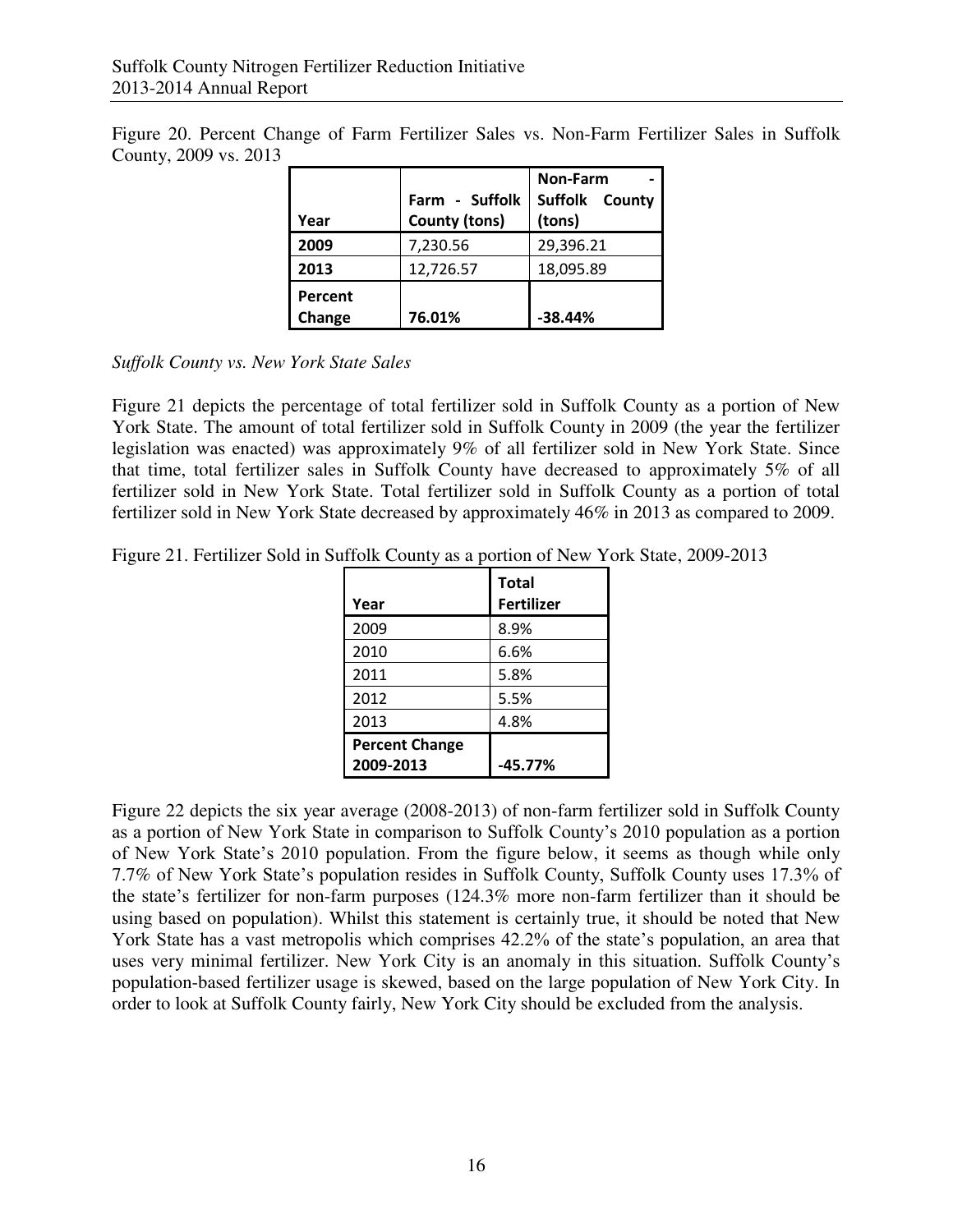Figure 22. Non-Farm Fertilizer Sold in Suffolk County as a portion of New York State (a six year average) in comparison to Suffolk County's 2010 population as a portion of New York State's 2010 population

|                       |            | Six Year Non-         |  |  |  |
|-----------------------|------------|-----------------------|--|--|--|
|                       | 2010       | Farm Fertilizer       |  |  |  |
|                       | Population | <b>Average (Tons)</b> |  |  |  |
|                       |            |                       |  |  |  |
| <b>Suffolk County</b> | 1,493,350  | 24,881.87             |  |  |  |
|                       |            |                       |  |  |  |
| <b>New York State</b> | 19,378,102 | 143,946.58            |  |  |  |
| Suffolk County as a   |            |                       |  |  |  |
| Percentage of New     |            |                       |  |  |  |
| <b>York State</b>     | 7.71%      | 17.29%                |  |  |  |
|                       |            |                       |  |  |  |

Figure 23 depicts the six year average of non-farm fertilizer sold in Suffolk County as a portion of New York State excluding New York City, in comparison to Suffolk County's 2010 population as a portion of New York State's 2010 population excluding New York City. When New York City is excluded from the analysis, Suffolk County comprises 13.3% of the state's population. Also excluding New York City's six year non-farm average usage, Suffolk County uses 18.6% of the state's fertilizer for non-farm purposes. Whilst this still indicates that Suffolk County is using a greater percentage of its fertilizer for non-farm purposes than the rest of the state based on its population (39.8% more), the discrepancy shrinks by 84.4% when excluding New York City.

Figure 23. A Six Year Average of Non-Farm Fertilizer Sold in Suffolk County as a portion of New York State excluding New York City in comparison to Suffolk County's 2010 population as a portion of New York State's 2010 population excluding New York City

|                          |                   | <b>Six Year Non-</b> |
|--------------------------|-------------------|----------------------|
|                          | 2010              | Farm Average         |
|                          | <b>Population</b> | (Tons)               |
| <b>Suffolk County</b>    | 1,493,350         | 24,881.87            |
| New York<br><b>State</b> |                   |                      |
| (excluding New York      |                   |                      |
| City)                    | 11,202,969        | 133,455.44           |
| Suffolk County<br>as a   |                   |                      |
| Percentage of New        |                   |                      |
| York State (excluding    |                   |                      |
| <b>New York City)</b>    | 13.33%            | 18.64%               |

Figure 24 depicts the percent change for the years 2009 vs. 2013 for total fertilizer sold in Suffolk County as compared to New York State. While New York State saw an increase of more than 55% in total fertilizer sold, Suffolk County saw a decrease of almost 16% in total fertilizer sold for the same time period.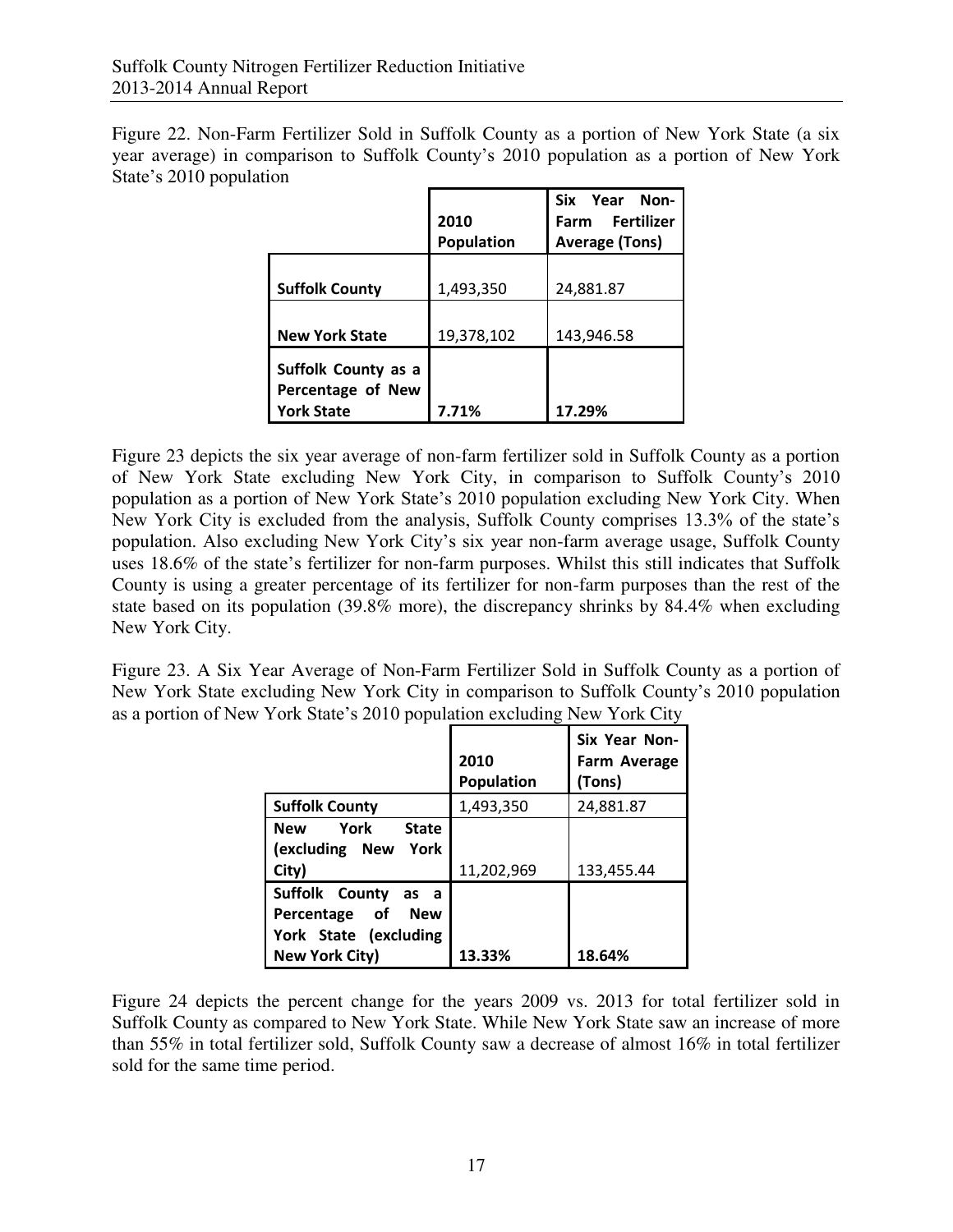|  |                      | Figure 24. Percent Change of Total Fertilizer Sold in Suffolk County as compared to New York |  |  |  |  |  |
|--|----------------------|----------------------------------------------------------------------------------------------|--|--|--|--|--|
|  | State, 2009 vs. 2013 |                                                                                              |  |  |  |  |  |

| Year                  | (tons)    | Total Fertilizer - Total Fertilizer -<br>Suffolk County New York State<br>(tons) |  |  |
|-----------------------|-----------|----------------------------------------------------------------------------------|--|--|
| 2009                  | 36,626.77 | 410,011.86                                                                       |  |  |
| 2013                  | 30,822.46 | 636,204.97                                                                       |  |  |
| <b>Percent Change</b> | $-15.85%$ | 55.17%                                                                           |  |  |

# *Suffolk County vs. Demographically Similar Counties: Nassau County and Westchester County*

Long Island (Nassau and Suffolk Counties) is demographically dissimilar to the majority of New York state. Long Island is unlike upstate New York because of its high population density. Long Island is a suburb of New York City, and therefore has a lower population density. Long Island homeowners have larger properties than New York City homeowners, which in most cases means larger lawn areas.

Suffolk County is not only demographically similar to Nassau County, but also to nearby Westchester County. Figure 25 depicts the tons of non-farm fertilizer sold per residential square mile (a six year average). The average amount of non-farm fertilizer sold in Suffolk County was 71.59 tons per square mile for 2008-2013. The average amount of non-farm fertilizer sold in Nassau County was 74.97 tons per square mile and 39.57 tons per square mile in Westchester County during the same time period. While the amount of non-farm fertilizer sold per residential square mile was very similar for both Long Island counties (Nassau and Suffolk), the amount of non-farm fertilizer sold per residential square mile in the Long Island counties was about 45% more than what was sold in Westchester County.

|                           | Tons of non-farm fertilizer<br>sold per residential square<br>mile (a 6 year average) |  |  |
|---------------------------|---------------------------------------------------------------------------------------|--|--|
| <b>Suffolk County</b>     | 71.59                                                                                 |  |  |
| Nassau County             | 74.97                                                                                 |  |  |
| <b>Westchester County</b> | 39.57                                                                                 |  |  |

Figure 25. Tons of Non-Farm Fertilizer Sold per Residential Square Mile (a Six Year Average)

# **3. Key Findings**

- In 2012 the amount of non-farm fertilizer sold in Suffolk County was 80% of all fertilizer sold.
- In 2013 the amount of non-farm fertilizer sold in Suffolk County decreased by 30%. In 2013 the amount of non-farm fertilizer sold in Suffolk County was 59% of all fertilizer sold.
- Suffolk County uses 39.8% more fertilizer for non-farm purposes than the rest of the state (excluding New York City) based on its population.